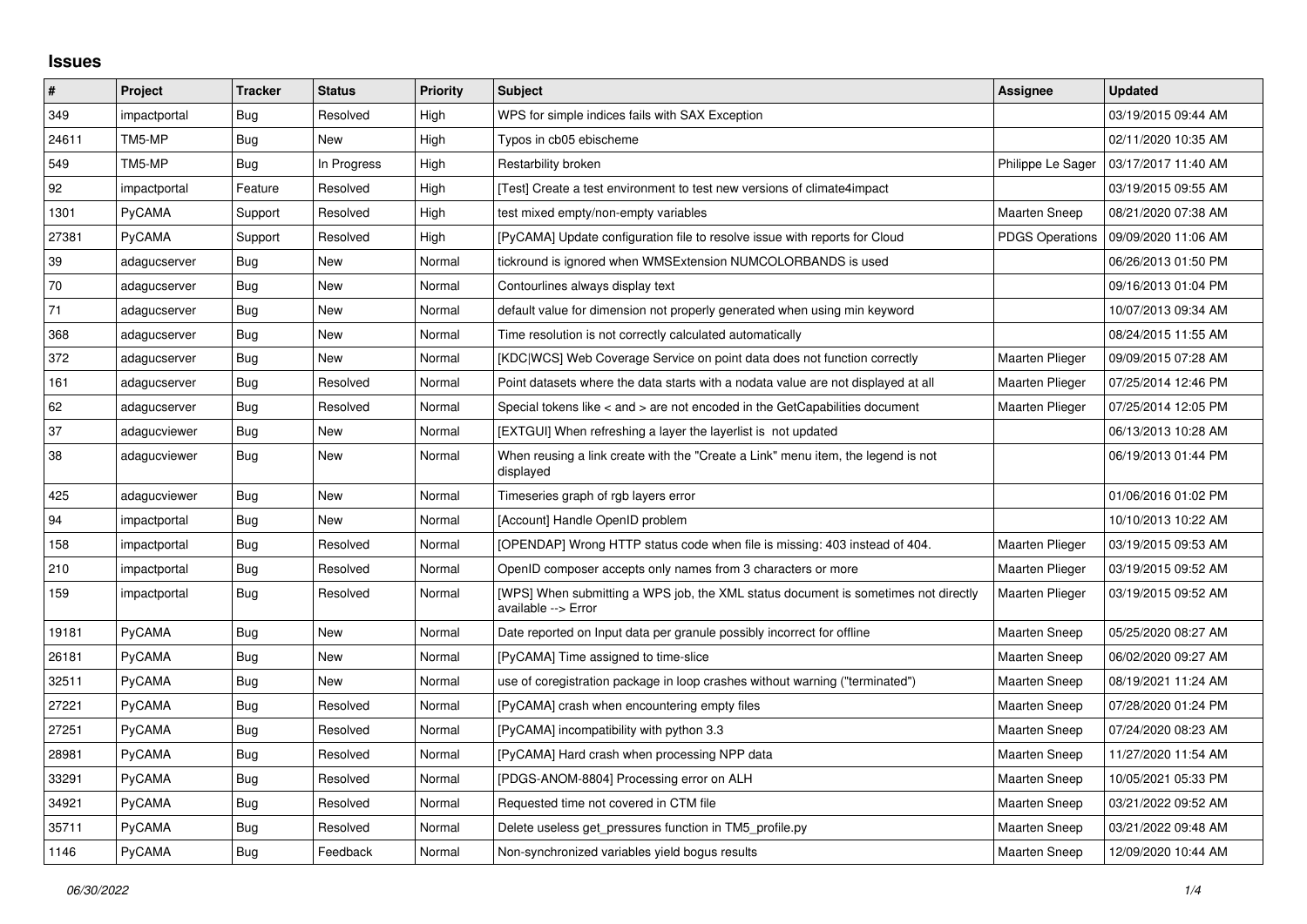| $\vert$ #    | Project      | <b>Tracker</b> | <b>Status</b> | <b>Priority</b> | <b>Subject</b>                                                                                     | Assignee             | <b>Updated</b>      |
|--------------|--------------|----------------|---------------|-----------------|----------------------------------------------------------------------------------------------------|----------------------|---------------------|
| 362          | TM5-MP       | <b>Bug</b>     | New           | Normal          | Dry deposition total for agreggated NOx                                                            | Jason Williams       | 06/24/2015 02:06 PM |
| 373          | TM5-MP       | <b>Bug</b>     | <b>New</b>    | Normal          | Diurnal cycle biomass burning emissions                                                            |                      | 07/03/2018 12:34 PM |
| 2161         | TM5-MP       | <b>Bug</b>     | New           | Normal          | Python datetime.strftime function does not support dates before 1900                               |                      | 08/21/2017 12:35 PM |
| 26031        | TM5-MP       | <b>Bug</b>     | New           | Normal          | Wrong rate for KOHHNO4                                                                             |                      | 05/13/2020 12:10 PM |
| 23861        | TM5-MP       | <b>Bug</b>     | <b>New</b>    | Normal          | NH2O2 chemistry                                                                                    |                      | 05/13/2020 12:10 PM |
| 595          | TM5-MP       | <b>Bug</b>     | In Progress   | Normal          | Generation of qsub job file seems broken                                                           |                      | 07/03/2018 12:39 PM |
| 26711        | TM5-MP       | <b>Bug</b>     | In Progress   | Normal          | missing values for lon and lat in regions file                                                     |                      | 07/02/2020 08:27 PM |
| $ 40\rangle$ | adagucserver | Feature        | Resolved      | Normal          | Highest value in Legend is not necessarily highest value in the map                                | Maarten Plieger      | 07/25/2014 12:06 PM |
| 61           | adagucviewer | Feature        | New           | Normal          | Custom coordinate systems can not be choosed, only the predefined in the map type are<br>available |                      | 07/17/2013 12:21 PM |
| 1012         | dummy        | Feature        | New           | Normal          | test gantt main project                                                                            |                      | 12/20/2016 09:09 AM |
| 74           | impactportal | Feature        | New           | Normal          | [Search] Free text search: resolve on server not in browser                                        |                      | 10/10/2013 10:22 AM |
| 77           | impactportal | Feature        | New           | Normal          | [Data] Provide ECLISE data in climate4impact                                                       |                      | 10/10/2013 10:22 AM |
| 81           | impactportal | Feature        | New           | Normal          | [Transformations] Time series plots WPS for multiple datasets                                      |                      | 10/10/2013 10:22 AM |
| 82           | impactportal | Feature        | <b>New</b>    | Normal          | [GUI] Improve error messages                                                                       |                      | 10/10/2013 10:22 AM |
| 86           | impactportal | Feature        | New           | Normal          | [Account] Keep history of what has been processed                                                  |                      | 10/10/2013 10:22 AM |
| 87           | impactportal | Feature        | New           | Normal          | [Map & Plot] Enable to select multiple data from basket for plotting and mapping                   |                      | 10/10/2013 10:22 AM |
| 89           | impactportal | Feature        | <b>New</b>    | Normal          | [Map&Plot]Generic data selection widget                                                            |                      | 10/10/2013 10:22 AM |
| 90           | impactportal | Feature        | New           | Normal          | [Use cases] Precoocked data selection widget with use case data                                    |                      | 10/10/2013 10:22 AM |
| 91           | impactportal | Feature        | New           | Normal          | [Basket] Move Basket in menu bar                                                                   |                      | 10/10/2013 10:22 AM |
| 350          | impactportal | Feature        | New           | Normal          | Add a link to go to the basket at the bottom of the data discovery page                            |                      | 03/19/2015 10:59 AM |
| 75           | impactportal | Feature        | Resolved      | Normal          | [Search]Move backend to ESGF search                                                                |                      | 07/15/2014 02:10 PM |
| 80           | impactportal | Feature        | Resolved      | Normal          | [Transformation] CDO indices calculations as WPS service                                           |                      | 03/19/2015 10:04 AM |
| 83           | impactportal | Feature        | Resolved      | Normal          | [Basket]Add 'Remove all' button                                                                    |                      | 03/19/2015 09:58 AM |
| 84           | impactportal | Feature        | Resolved      | Normal          | [Basket]Enable sorting on basket                                                                   |                      | 03/19/2015 09:57 AM |
| 88           | impactportal | Feature        | Resolved      | Normal          | [Basket]Create widget for basket access in all portal elements                                     |                      | 03/19/2015 09:56 AM |
| 93           | impactportal | Feature        | Resolved      | Normal          | [Basket] Add a "Get All" button to retrieve all items at once                                      |                      | 03/19/2015 09:56 AM |
| 944          | PyCAMA       | Feature        | In Progress   | Normal          | Documentation of internal workings of PyCAMA                                                       | <b>Maarten Sneep</b> | 12/09/2020 11:13 AM |
| 9311         | PyCAMA       | Feature        | New           | Normal          | Processing status & lineage as table                                                               | Maarten Sneep        | 05/25/2020 08:48 AM |
| 26171        | PyCAMA       | Feature        | New           | Normal          | [PyCAMA] Skip L3 data in concatenation tool                                                        | Maarten Sneep        | 06/02/2020 09:25 AM |
| 558          | PyCAMA       | Feature        | In Progress   | Normal          | Coregistration                                                                                     | Maarten Sneep        | 11/06/2018 05:47 PM |
| 1511         | PyCAMA       | Feature        | Resolved      | Normal          | Synchronization of variables                                                                       | Maarten Sneep        | 08/21/2020 07:37 AM |
| 22591        | PyCAMA       | Feature        | Resolved      | Normal          | Implement O3_TCL on L2QC website                                                                   | Mark ter Linden      | 11/09/2019 05:03 PM |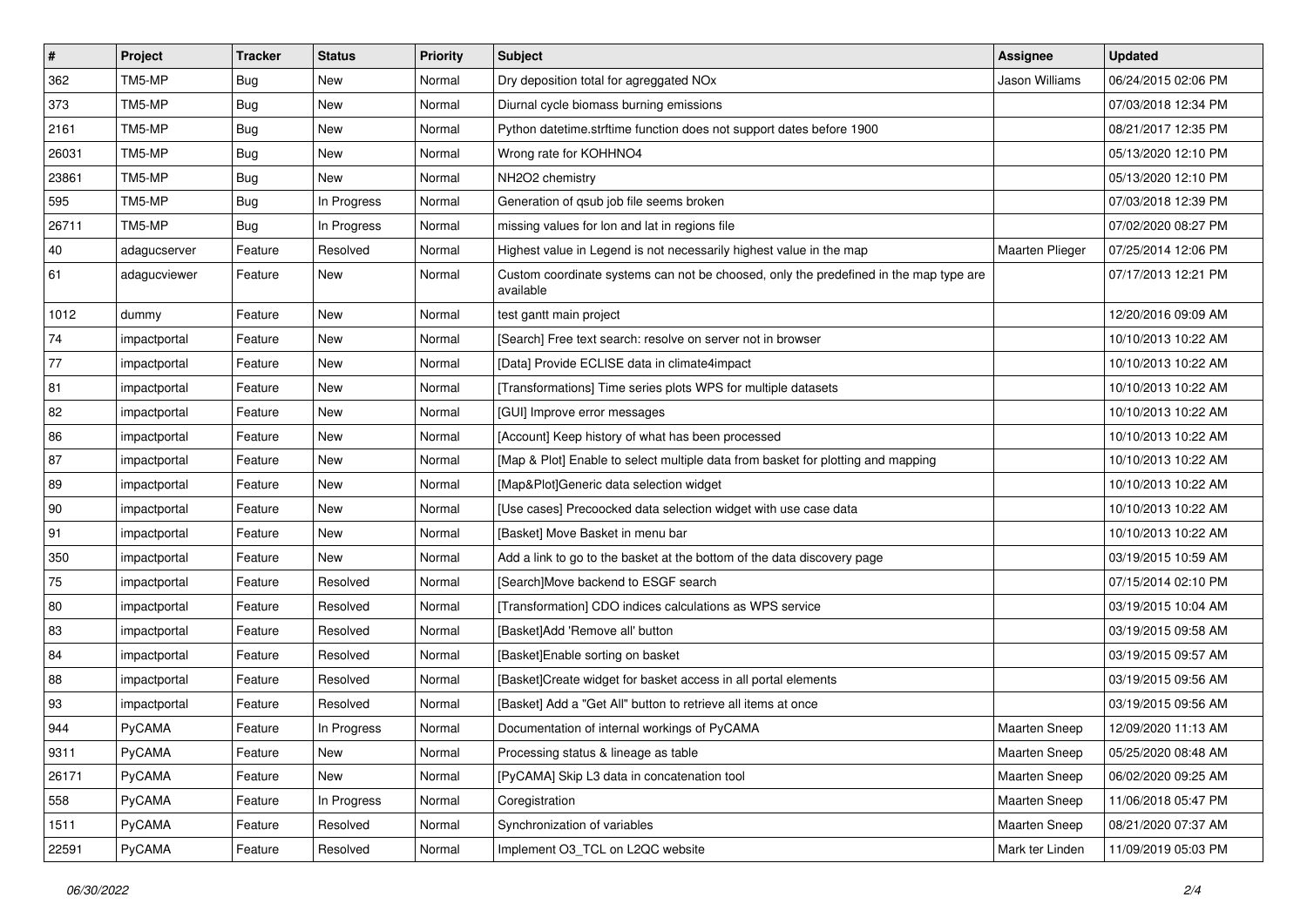| $\pmb{\#}$ | Project       | <b>Tracker</b> | <b>Status</b> | <b>Priority</b> | Subject                                                                                                    | <b>Assignee</b>      | <b>Updated</b>      |
|------------|---------------|----------------|---------------|-----------------|------------------------------------------------------------------------------------------------------------|----------------------|---------------------|
| 27361      | PyCAMA        | Feature        | Resolved      | Normal          | [PyCAMA] record the file names of the input granules.                                                      | Maarten Sneep        | 07/29/2020 03:23 PM |
| 35721      | PyCAMA        | Feature        | Resolved      | Normal          | Speed up get_profiles and get_temperature by numba                                                         | <b>Maarten Sneep</b> | 03/21/2022 10:55 AM |
| 15151      | PyCAMA        | Feature        | Feedback      | Normal          | Handling background correction parameters for SO2 and HCHO                                                 | <b>Maarten Sneep</b> | 05/25/2020 08:47 AM |
| 15161      | PyCAMA        | Feature        | Feedback      | Normal          | Better handle wavelength calibration parameters in UPAS products                                           | <b>Maarten Sneep</b> | 05/25/2020 08:49 AM |
| 1013       | subproject 1  | Feature        | New           | Normal          | test subproject task gantt                                                                                 |                      | 12/20/2016 09:10 AM |
| 10221      | TM5-MP        | Feature        | In Progress   | Normal          | MOGUNTIA and KPP                                                                                           |                      | 09/20/2018 01:59 PM |
| 336        | TM5-MP        | Feature        | In Progress   | Normal          | budget consistent with mmix                                                                                | Philippe Le Sager    | 12/01/2015 10:05 AM |
| 23221      | TM5-MP        | Feature        | In Progress   | Normal          | Remapping of M7 dry/wet radii from restart file missing                                                    |                      | 12/05/2019 11:07 AM |
| 8611       | TurboWin      | Feature        | New           | Normal          | displaying latest obs                                                                                      |                      | 12/19/2017 09:36 AM |
| 8621       | TurboWin      | Feature        | New           | Normal          | WOW upload                                                                                                 |                      | 12/19/2017 09:42 AM |
| 8641       | TurboWin      | Feature        | New           | Normal          | plot position offline                                                                                      |                      | 12/19/2017 09:44 AM |
| 8651       | TurboWin      | Feature        | New           | Normal          | update to WMO cloud atlas                                                                                  |                      | 12/19/2017 09:46 AM |
| 8661       | TurboWin      | Feature        | New           | Normal          | instruction videos                                                                                         |                      | 12/19/2017 09:49 AM |
| 8671       | TurboWin      | Feature        | New           | Normal          | option to insert Relative Humidity                                                                         |                      | 12/19/2017 09:59 AM |
| 8681       | TurboWin      | Feature        | <b>New</b>    | Normal          | SOG and COG computing                                                                                      |                      | 12/19/2017 10:03 AM |
| 73         | impactportal  | Support        | Resolved      | Normal          | [ESG Security] No 'view' on data located at other ESG nodes as BADC and DKRZ                               |                      | 07/15/2014 02:10 PM |
| 13811      | PyCAMA        | Support        | New           | Normal          | PyCAMA L2QC Reporting Bugs                                                                                 | Maarten Sneep        | 04/28/2020 11:43 AM |
| 26231      | PyCAMA        | Support        | <b>New</b>    | Normal          | [PyCAMA] Verify configuration of PyCAMA for daily extractions                                              | Jacques Claas        | 12/01/2020 05:30 PM |
| 27841      | PyCAMA        | Support        | New           | Normal          | [PyCAMA] update filters for HCHO (possibly others) to exclude data with QA value < 0.5                     | <b>Maarten Sneep</b> | 10/20/2020 11:43 AM |
| 28421      | PyCAMA        | Support        | <b>New</b>    | Normal          | Prepare for version 2 quality control monitoring.                                                          | Jacques Claas        | 12/01/2020 05:39 PM |
| 30011      | <b>PyCAMA</b> | Support        | New           | Normal          | [PyCAMA] Prepare release of 1.0                                                                            | <b>Maarten Sneep</b> | 12/01/2021 10:49 AM |
| 26241      | PyCAMA        | Support        | In Progress   | Normal          | [PyCAMA] Supply list of up to 12 parameters you want to follow over time                                   | Jacques Claas        | 12/01/2020 05:34 PM |
| 14161      | PyCAMA        | Support        | Feedback      | Normal          | Time dependent QC questionnaire                                                                            | Jacques Claas        | 04/28/2020 09:59 AM |
| 28431      | <b>PyCAMA</b> | Support        | Feedback      | Normal          | [PyCAMA] How long should the daily reports be available once the time-dependent<br>monitoring is in place? | Jacques Claas        | 10/15/2020 10:26 AM |
| 574        | TM5-MP        | Support        | In Progress   | Normal          | Optimization of ebischeme can be problematic                                                               | Philippe Le Sager    | 12/20/2017 12:29 PM |
| 8631       | TurboWin      | Task           | New           | Normal          | Help files update                                                                                          |                      | 12/19/2017 09:43 AM |
| 501        | WOW-NL        | Task           | New           | Normal          | HTTP 301 redirection                                                                                       | <b>Martin Stam</b>   | 03/22/2016 09:07 AM |
| 17921      | PyCAMA        | <b>Bug</b>     | New           | Low             | O3 Histogram plots y-label                                                                                 | Maarten Sneep        | 05/25/2020 08:20 AM |
| 351        | TM5-MP        | <b>Bug</b>     | New           | Low             | NH3 budget terms                                                                                           |                      | 07/03/2018 12:36 PM |
| 521        | TM5-MP        | <b>Bug</b>     | New           | Low             | Inconsistent NO <sub>x</sub> emissions                                                                     |                      | 07/03/2018 12:30 PM |
| 11761      | TM5-MP        | <b>Bug</b>     | New           | Low             | overflow in PDUMP                                                                                          |                      | 09/26/2018 09:44 AM |
| 320        | TM5-MP        | Bug            | In Progress   | Low             | <b>Budget inconsistencies</b>                                                                              | Philippe Le Sager    | 01/28/2016 01:00 PM |